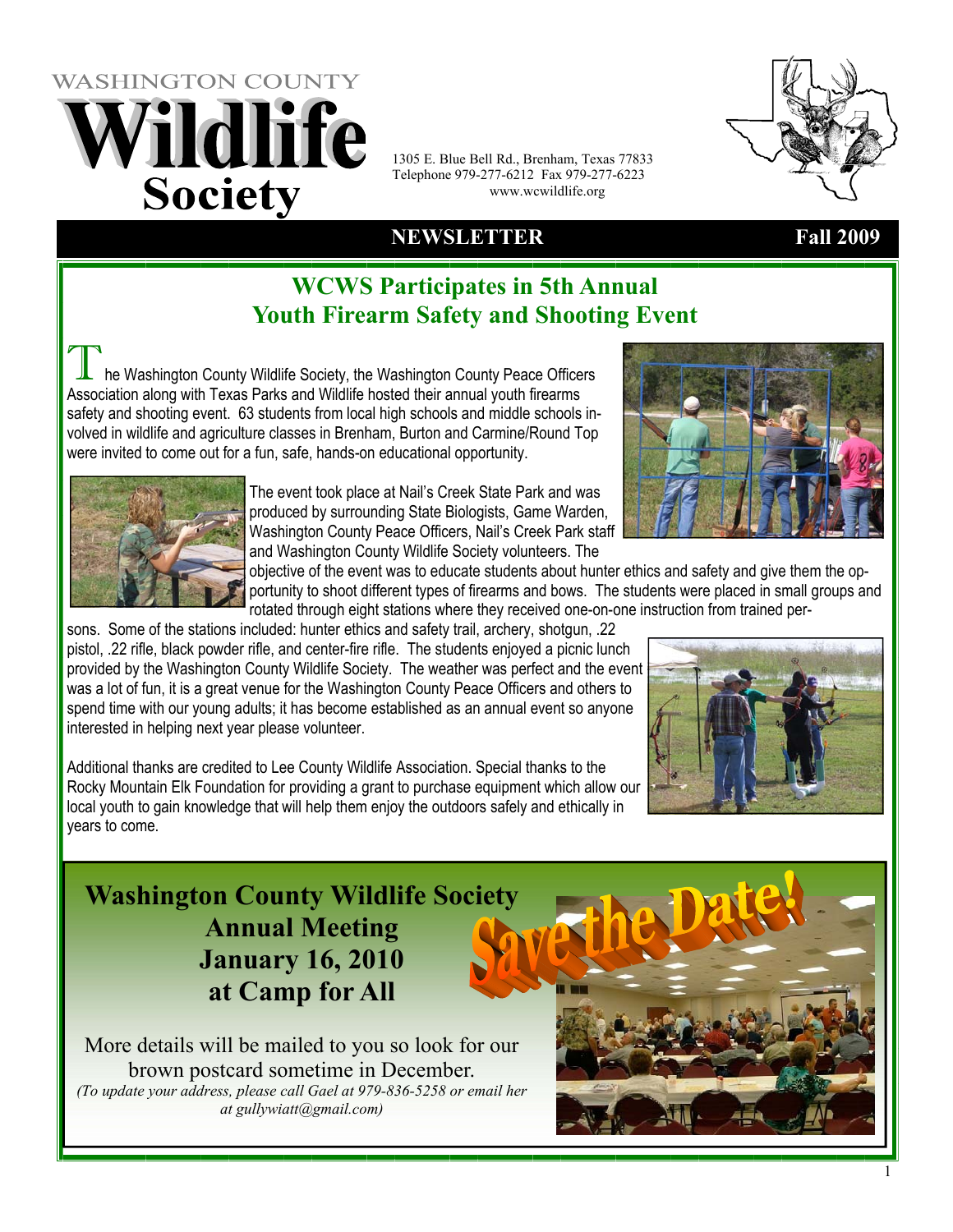## **WASHINGTON COUNTY Wildlife Society Wildlife Society**

#### *OFFICERS for 2009:*

Richard Thames, Society President, (979), 278-3053 Ralph Lilly, Society Vice President, (936) 878-9944 Tom Yates, Society Treasurer, (979) 836-7941 Judy Deaton, Society Secretary, (936) 878-9900

### *WMA DIRECTORS for 2009:*

**Greenvine WMA** 

Weldon Moeller, Director, (979) 277-2677 Brian Burke, Vice-Director, (979) 251-7887, gaelbrian@hotmail.com

#### **Sun Oil Field WMA**

Mike Busby, Director, (979) 836-5233 Colby Finke, Vice-Director, (979) 836-1041

#### **Rocky Creek WMA**

Waldo Nienstedt, Director, (979) 289-2393 John Anderson, Vice-Director, (979) 289-0041, sjanders@airmail.net

#### **Post Oak WMA**

Ralph Lilly, Director, (936) 878-9944, jslillytx@embarqmail.com Judith Deaton, Vice-Director, (936) 878-9900, Judith\_deaton@yahoo.com

#### **Sandtown WMA**

Richard Thames, Director, (979) 278-3053, rbthames@industryinet.com Wes Davenport, Vice-Director, (979) 278-3220, wesdaven@industryinet.com

**Mt. Vernon WMA**  Greg Schomburg, Director, (979) 836-2568

#### **New Years Creek WMA**

Jack Taylor, Director, (936) 878-9942, jackandsandy@wildblue.net Tom Yates, Vice-Director, (979) 836-7941, tmy@hughes.net

#### *RESOURCE CONTACTS:*

Larry Pierce, County Extension Agent-Agriculture/ Natural Resources, (979) 277-6212, lw-pierce@tamu.edu Stephanie McKenzie Damron, TPWD Wildlife Biologist, (979) 277-6297, slmckenzie05@sbcglobal.net Gael Burke, WCWS Office Secretary (979) 836-5258, gullywiatt@gmail.com Veronica O'Donnell, NRCS, (979) 830-7123 ext. 3, veronica.odonnell@tx.usda.gov Alan Lee, Game Warden, (979) 412-3140

Operation Game Thief, (800) 792-4263

## **President's Remarks**

 $\mathbb I$  he cooler breezes of fall have arrived… none too soon! It is a wonderful time to go outside and be part of the wildlife universe, to be in tuned with nature so to speak.

Our semi-annual dinner was held last August 22nd. 220 members, family and



friends joined in for an informative evening on wildlife tracking given by TPWD biologist Greg Pleasant. A special thanks to everyone who helped with planning, setting up and clean up afterwards and most importantly the caterer Ricky Mantey and the members who provided the delicious dessert enjoyed by all.

WCWS was glad to be part of several local groups that joined to sponsor the 1st Annual - South Central Texas Water Conservation Conference titled "What Are We Gonna Do When the Well Runs Dry? – Planning for the Future". WCWS is looking forward to participating in the conference sequel next year.

I would like to welcome 24 new members to our Society so far this year. A special recognition to **Dr. Henry Boehm, Jr. and his wife Teddy** of Mount Vernon WMA who became our newest **Lifetime** Members!

The Society would like to express our thanks this year for the always increasing knowledge, guidance and support that we receive from our advisors: Larry Pierce, Washington County Extension Agent, and Stephanie Damron, Texas Parks & Wildlife Biologist for Washington and Waller counties.

### Richard Thames,

WCWS President 2009

### **WCWS Now Has Office Hours!**

 $\blacksquare$  hange is in the air and we're working to grow our support for landowner education in Washington County. We have a new Office Secretary, Gael Burke, who will take over the membership database, as well as keep in communication via emails, mailings and phone contact with the membership. Gael and her husband Brian have been members in the Greenvine Co-op since 2008.

Gael will set up shop in the kitchen at the Washington County Extension Office every **Tuesday afternoon from 1p.m. to 4p.m**. Members can reach her by calling 979-277-6212 or emailing her at gullywiatt@gmail.com.

 $\overline{\mathcal{Z}}$ 

Drop by and meet Gael and let her know if you've had a recent address change, wish to pay your dues, or just chat about the Wildlife Society.

*This Newsletter printed entirely on recycled paper.*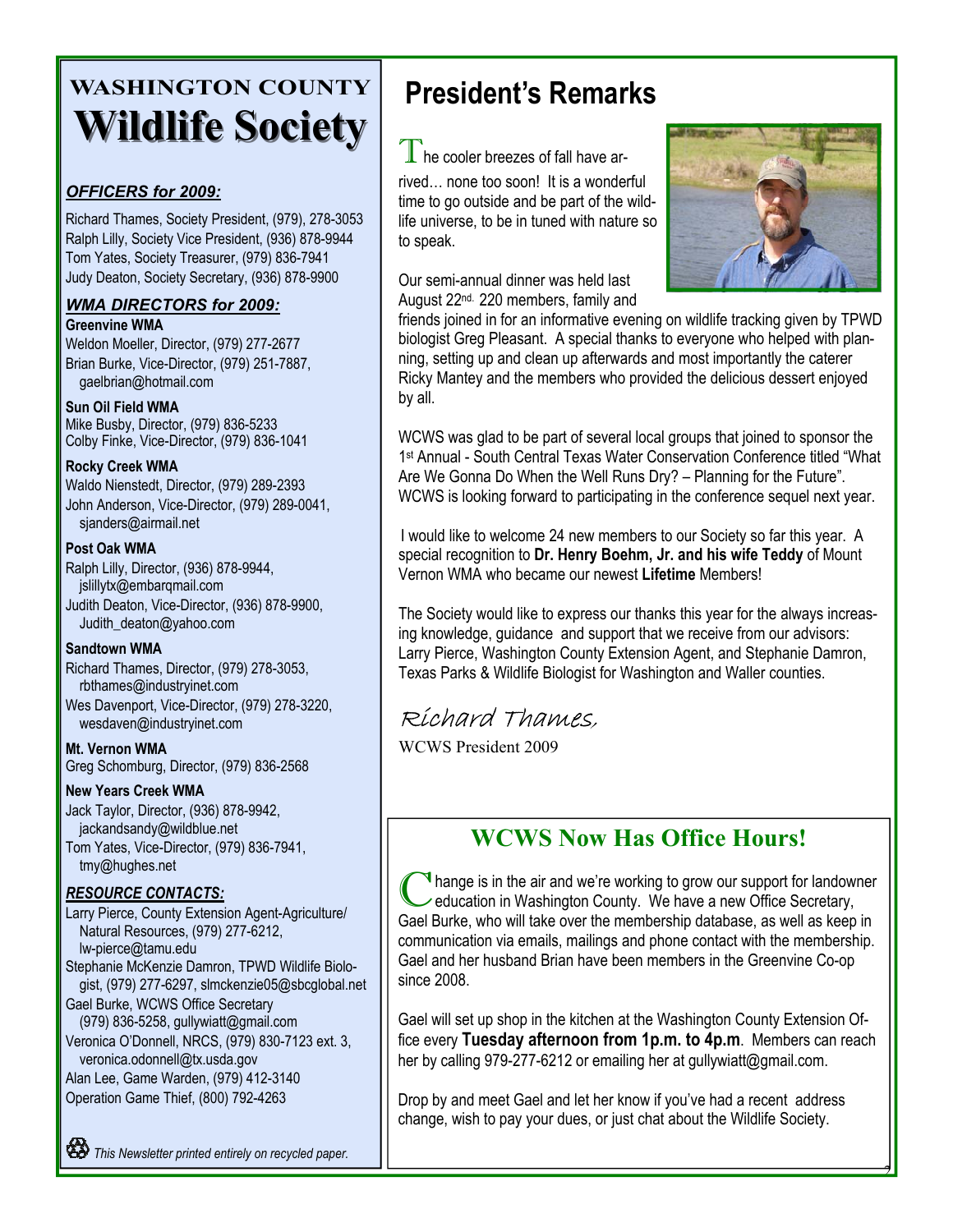#### **Brush Piles for Wildlife**

*By Stephanie Damron, TPWD Biologist* 

any wildlife species, including birds and small mammals, require adequate resting and escape cover for survival. If living brush or natural cover is not readily available, artificial brush piles can be created to serve this purpose. Artificially created brush piles can be especially beneficial in areas where natural cover is limited such as in agricultural areas, prairies, and open rangelands. The benefits of brush piles for wildlife include concealment from predators, protection from the elements, and as a place where seeds may germinate and lead to plant growth and establishment.

It is best to construct brush piles during the winter, or outside of the growing season. Creating brush piles goes hand in hand with clearing or thinning brush. Good brush piles need sturdy bases in order to hold up over time. Stones, old fence posts, oak wood, and

other rot-resistant trees make durable bases. Tree limbs, small trees and shrubs of almost any species can be used as filler material. This is a great way to recycle your old Christmas trees, although be sure to remove tinsel and other decorations first. Caution is advised in selecting your filler tree species. Do not use noxious or invasive trees such as Chinese tallow or chinaberry which can drop seeds at the site and exacerbate the spread of such undesirable species. Yaupon, mesquite, and eastern red cedar are often targeted for brush control and are great materials for constructing brush piles in this area.

Brush pile designs vary. The teepee shape is a common design, with the largest materials forming the base, topped with layers of smaller limbs and branches. The base materials should include limbs that are approximately 6-inches or greater in diameter to create entrance holes at ground level for quick escape, while providing adequate support to prevent the stack from settling and rotting too quickly. Another common design involves constructing A-frames from scrap lumber or other sturdy materials to serve as a support for stacking brush materials. Lumber can be wired and nailed together (6 to 8-ft wide by 8-20-ft high) to create the A-frame, and then cross braces can be added at various heights along the frame. Brush is then piled against the frame on both sides and in layers within the frame, providing nesting and roosting sites at both ground level and at various heights above ground. This layering effect adds to the diversity of use of the pile, allowing it to serve a greater variety of species. Brush piles can also be created along fencerows, which can serve as the base for stacking brush. Brush piles should not be created by bulldozer since soil often makes up the majority of the base, eliminating essential escape entrances at ground level.



The ideal locations for creating brush piles are in areas that are lacking suitable closeto-the-ground cover, such as open fields, fence corners, clearings, or forest with limited shrubs or bunch grasses. Brush piles can help encourage use of food plots planted for birds or small mammals by providing quick access to escape cover while feeding. The optimum distance between brush piles is 200-300 feet, but can vary according to target species and surrounding habitat.

Brush piles should last 3-5 years, but some can last for more than 10 years. Brush piles do require periodic inspection and will need to be refurbished over time with new limbs

and branches. Annual inspection is recommended, and spring and summer are ideal times to add new material to pre-existing piles. Once a brush pile has lost its functional value, it should be removed by burning and should be replaced with a new brush pile.



### **First Texas Geocache Challenge Debuts Nov. 1**

A new program at 12 Texas state<br>parks aims to use technology to draw visitors into the outdoors. The Texas Geocache Challenge will run from

Nov. 1 through Jan. 31, 2010, challenging state park visitors to use Global Positioning System technology to find a cache of hidden rewards in each park.

Participating central and southeast central parks are Bastrop, Buescher, Government Canyon, Guadalupe River, Huntsville, Lake Somerville-Birch Creek, Lake Somerville-Nails Creek, Lockhart, McKinney Falls, Monument Hill-Kreische Brewery, Palmetto and Washington-on-the-Brazos.

Participants can download a Texas Geocache Passport, as well as the coordinates of each of the caches, from the TPWD website: **http://www.tpwd.state.tx.us/geocaching/** . In each of the 12 parks a hidden box will contain small prizes, information about the park, a logbook for cachers to record their visit, and a paper punch unique to the park. Geocachers can use their GPS units to find the containers and then use the punch to mark their passports to verify their visit.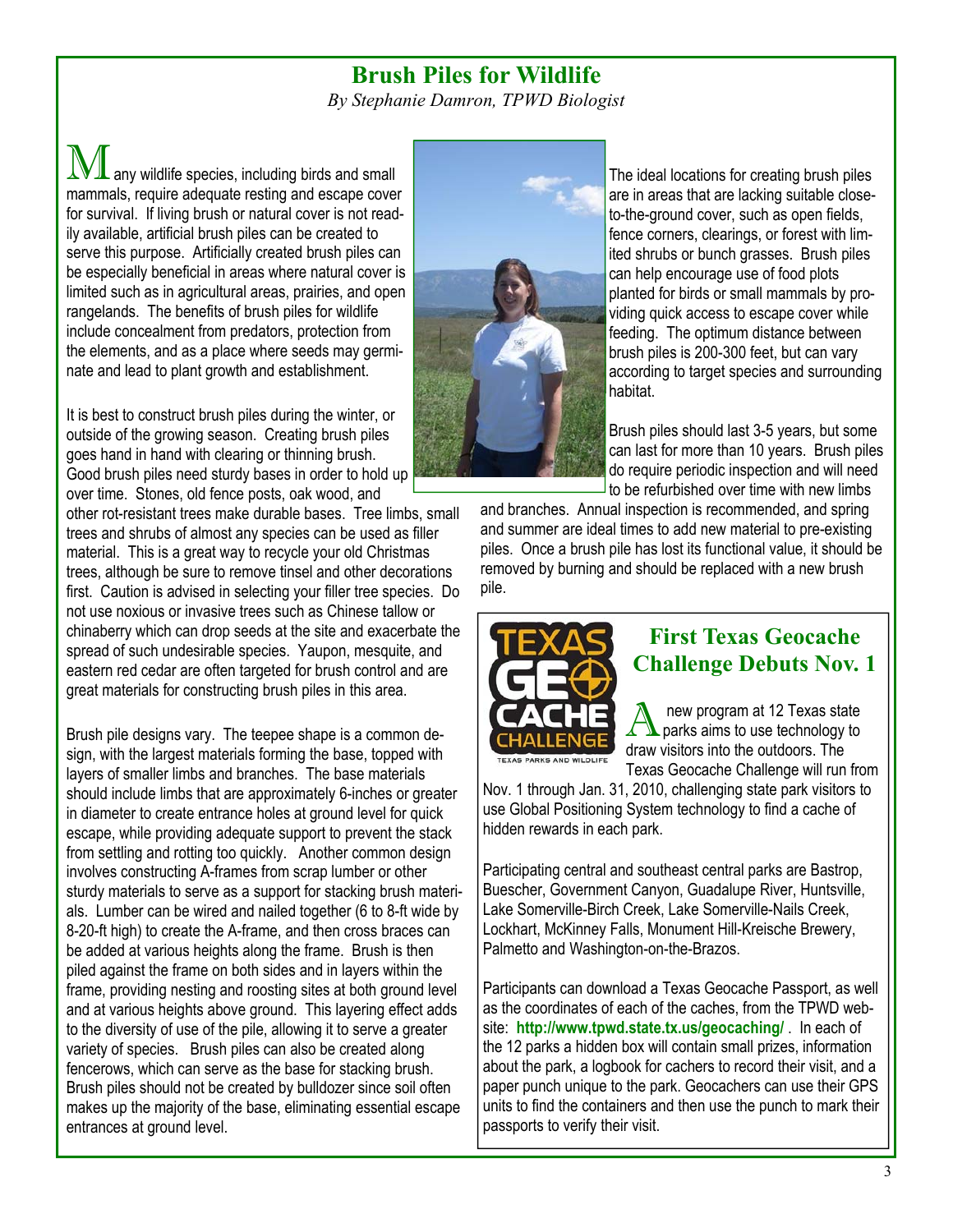#### **Managing for Songbirds and Small Mammals**

*By Stephanie Damron, TPWD Biologist* 

 $\mathbf{V}\mathbf{\mathbf{\bot}}$  anaging habitat for nongame wildlife species is an important land management activity for many landowners in Washington County. As the quality and quantity of habitat for wildlife continues to diminish in many areas of Texas, proper management of smaller land holdings becomes increasingly important. Resident and migratory wildlife species are dependent on quality habitat for survival and reproduction. Without the conscious effort on the par of landowners to manage their land and wildlife habitat, wildlife populations may be displaced or their numbers diminished. This article discusses a variety of management practices and concepts that can be used to improve and enhance habitat for songbirds, small mammals and other wildlife species commonly found in this part of Texas.

**Plant diversity** is an important component of good wildlife habitat. Habitats with a variety of plants (annual and perennial, herbaceous and woody) that produce different cover types and foods throughout the year have greater habitability than those that do not. Habitats dominated by relatively few plant species are less likely to support high populations of wildlife. Native plants that produce fruits, nuts, seeds, berries, buds, foliage and nectar during different seasons of the year are important to wildlife. The greater the variety – the better the habitat.

**Deciduous plants** provide cover, shelter, nesting sites and abundant food sources during the warm seasons but lose their leaves during winter months. Landscapes dominated by deciduous vegetation may become less habitable for many wildlife species after leaf drop in the fall and late winter when protection from the elements and predators diminishes. Evergreen or **non-deciduous** plants found in Washington County such as eastern red cedar, and liveoak provide year around cover, protection, and nesting sites. Habitat containing both deciduous and non-deciduous plants is a desirable characteristic of good wildlife habitat. Habitat should contain varying degrees of shape, heights, and density of vegetation to meet the needs of different wildlife species. Tall trees restrict sunlight from reaching the ground and can be thinned for openings created to stimulate growth of understory shrubs and other herbaceous vegetation. Areas of vegetation with irregular borders increase the amount of edge (transition zones between openings and brush that is referred to as **"edge effect"**) and are used by many wildlife species to access feeding areas where insects, seeds and other food sources are available near escape cover. Some species of Neotropical songbirds, however, prefer dense woodlands. Islands of trees, vines and brush with thick vegetation growing from the ground level upwards into the lower limbs of the trees provides excellent habitat for many bird species. **"Corridors"** of cover that provide lanes for wildlife to travel and reduce their exposure to predators should connect these areas. Dead trees often contain cavities or loose bark where insects hide or burrow into wood. These **"snags"** are important to many birds and small mammals for den and nest sites and food sources. Woodpeckers (downy, ladder-backed or red-bellied woodpeckers), flickers,

wrens, chickadees, nuthatches, bluebirds, titmice, flycatchers, screech owls, squirrels, lizards, and many other species use these snags. Several species of bats roost in interior cavities of snags or under loose bark. Another method of developing cover is the construction of **brush piles.**  The benefits of brush piles for wildlife include concealment from predators, protection from the elements, and as a place where seeds may germinate and lead to plant growth and establishment.

**Water** is important to wildlife and good wildlife habitat should contain water sources that are available throughout the year. This source of water can be in the form of ponds, creeks, or other natural or man-made depressions developed on natural drainages of the land or made available by creative development. Animals are attracted to running or dripping water. Water should be piped to small ground level structures that provide easy access for birds and small mammals. Water depth is important to many wildlife species such as small mammals, birds, turtles, amphibians and insects (butterflies). Shallow water with sloping shorelines or edges with a portion of the area free of heavy vegetation will provide access for a variety of wildlife species.

The use of prescribed burning is a tool that can be used to help regenerate and restore meadows and prairies that are important habitats for many ground nesting birds and small mammals. Many species of wildlife prefer low to midstages of **plant succession**. Plant succession is the natural process of recolonization of disturbed soil sites by plants. Annual weeds and grasses are the first plants that normally reappear and over time are replaced by perennial weeds and grasses or woody species adapted to the area (climax plant communities). Land management practices that set back climax plant communities and replace some of the climax species with other annual and perennial species may result in enhanced habitat for wildlife. Use of management tools such as grazing, fire, herbicides and soil disturbance by mowing, plowing or disking can be used to achieve lower stages of plant succession without planting new species.

**Disking** is the one of the most cost-effective tools available to landowners for promoting foods for wildlife. Disking promotes germination and growth of native seeds existing in the natural seed bank in the soil. Winter disking should be conducted in strips adjacent to or near existing brush or cover such as brush lines, fencerows, or around thickets or other dense vegetation cover types. Avoid disking on slopes or terrain that may cause soil erosion.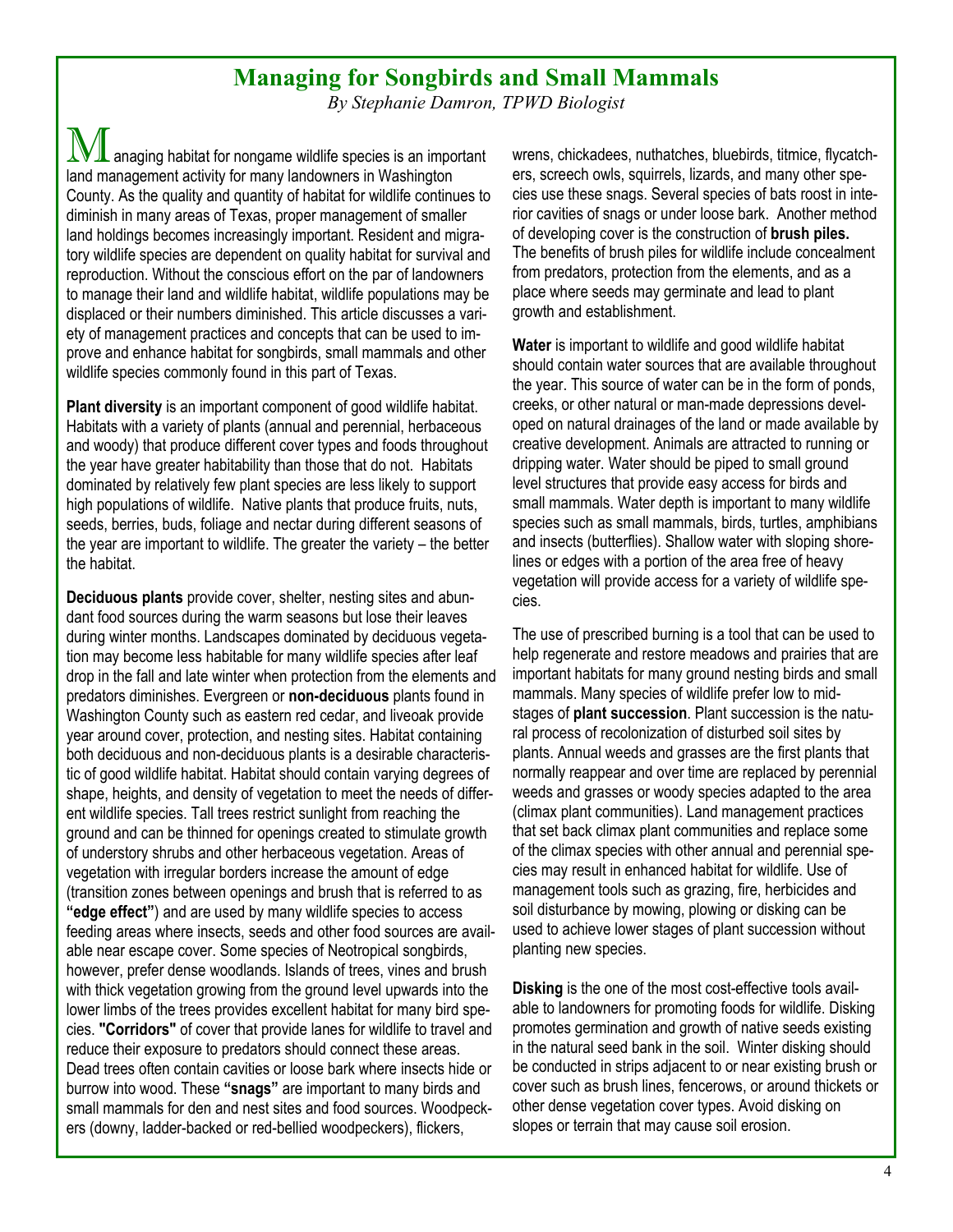### **So What Does a "Posted, No Trespassing " Sign Mean?**

*By Brian Burke, WCWS Member* 

t means that without your permission, no one (except law enforcement and emergency service personnel) can legally enter your land.

Poachers hunted on our land frequently last year during dove season. Since then we installed a WCWS/Greenvine sign at our entry gate. The poachers didn't use our gate, and I wondered if it could help this year to also install signs along boundary fences which do not front the public road. After looking into it, I learned:

- Property fences or agricultural crops should be enough to exclude trespassers, but unambiguous signs can be more effective.
- Trespassing with no firearm is usually a Class B or C misdemeanor. With a "deadly weapon" it's likely a Class A misdemeanor. (Class A & Class B involve fines and possible incarceration; Class C involves a fine).
- If a trespasser does not leave after you instruct him to, call the Sheriff's Office at (979) 277-6251, or 911 for emergencies.
- For general calls about poachers, call Operation Game Thief at (800) 792-4273.
- If poachers are actively hunting, call the Sheriff's Office at (979) 277-6251. We are fortunate here in Washington County because the Sheriff and Game Warden coordinate responses to urgent calls through the county dispatcher. The Deputy or Game Warden who is closest will respond, so if the situation is urgent it's best to call the Sheriff.
- Signs labeled "Private Property, No Trespassing" are very clear, but are not the only notification that is valid in Texas. Purple paint marks also provide legal warning. Purple paint marks intended as warnings must be (at least) eight inches in vertical height, one inch in width, clearly visible to intruders, and spaced no farther apart than every 100 feet in woods or 1,000 feet in open areas. Examples of paint mark surfaces include fence posts, trees and other natural features.

This year, I'm going to post more signs around our land, be more visible during hunting season, and hope for the best.



#### **Fall Migration in the Brazos Valley**  *By Darrell Vollert*

he Brazos Valley is in the midst of a transition period with bird migration. By late October most of our nesting neotropical migrants have headed south to their wintering grounds. Native bird species which nest as far north as Alaska and in the Canadian provinces and the northern tier of states are arriving in the area to overwinter. Bird species will continue to migrate into the area until early December.

Washington County provides critical winter habitat for a number of bird species. At the end of September Savannah Sparrows begin arriving in the area. This species prefers open habitat such as native grasslands and hay meadows. They often perch on fences. Eastern Phoebes and American Kestrels arrive in September and October and perch on fences and powerlines. They replace Scissor-tailed Flycatchers, which are mostly gone by late October. Yellow-bellied Sapsucker, Northern Flicker, House Wren, and Golden-crowned and Ruby-crowned Kinglet arrive in the Brazos Valley in October.

November brings skeins of Snow, Canada, and Cackling Geese. The bugling calls of Sandhill Cranes can be heard in the November skies over the Brazos Valley. Late November brings American Goldfinch and Cedar Waxwing to our yards. Some winter seasons we are fortunate to have an invasion of finches. Pine Siskin and Purple Finch arrive in the area in December during these invasion winters. They will visit feeding stations with goldfinches. During the winter season of 2008-09 we had an invasion of Pine Siskins. I had upwards to two dozen siskins visiting my sunflower seed feeders (they also like thistle seed). Pine Siskins were observed all the way down to the Lower Rio Grande Valley last winter. Five years ago Texas experienced a major invasion of Purple Finches. Four Purple Finches arrived in my yard in December and stayed into March. It was a real treat to see these colorful birds, as they do not visit Texas as often as they once did. Purple Finch is a species in decline due to loss of habitat and competition by their cousin, the House Finch.

Bird species are always moving about throughout the year in Texas. It is what makes birding fun in this great state of ours.

Darrell Vollert has nature tours scheduled for Saturday, November 21<sup>st</sup> at Lake Somerville and the Sam Houston National Forest on Saturday, December 5<sup>th</sup>. Contact Darrell by e-mail at dvollert1967@yahoo.com or phone at 979-251-4986 for details on these tours. Visit his website at: www.DarrellVollertNatureTours.com. The Gibbons Creek

Christmas Bird Count in Grimes County will be held on Tuesday, December 29<sup>th</sup>. Darrell is the compiler for this bird count and volunteers of all skill levels are needed to assist with the count. Novice birders will be placed in territories with experi-